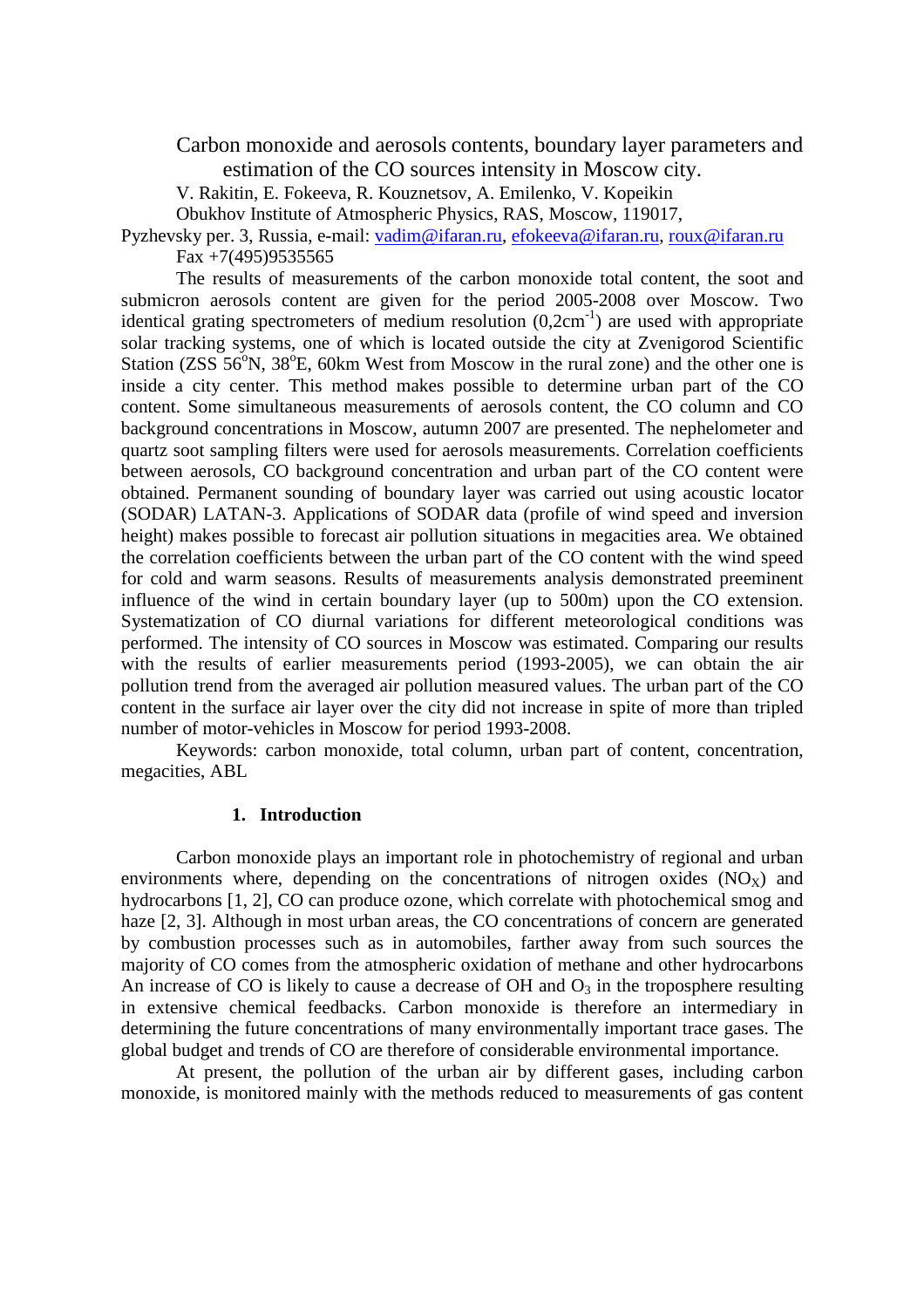in local air samples [4]. In this approach, there are some difficulties in obtaining mean gas concentrations and their trends characterizing urban-air pollution. These difficulties are related, for example, to the need of a sufficiently large number of observation sites, to the choice of their arrangement to exclude the influence of local gas sources.

In Russia, a spectroscopic method of measurement of the total atmospheric column gas content from its absorption of solar radiation has been developed and used for several decades to monitor and validate the results of satellite carbon monoxide (CO) measurements and to study the pollution of the urban atmosphere by carbon monoxide [4– 7]. The main advantage of this method is that the results averaged over a significant open path and the atmospheric column almost does not depend on local or even on individual large-scale pollution sources. Moreover, this method makes it possible to determine the characteristics of anthropogenic pollution of the urban air by carbon monoxide through a comparison of the CO contents measured at two observation sites (one located outside a city and the other one in its center).

## **2. Equipments and methods**

A sun tracking Ebert/Fastie-type grating spectrometer with 855mm focal length and a grating of 300 grooves/mm was employed for measuring absorption spectra of the atmosphere. It has a resolution of approximately  $0.2 \text{ cm}^{-1}$  at the 2152-2160 cm-1 spectral region, signal to noise ratio better than 100 [4].The CO total content is determined on absorption in a line  $R(3)$  of the CO fundamental band (2158.30 cm<sup>-1</sup>). The sodar was used for measurements of wind profiles and qualitative analysis of the vertical structure of the atmospheric boundary layer (ABL). The sodar was operated with 120 cm parabolic dish antennae, 100 ms sounding pulses at 1700 Hz carrier frequency. The height coverage is 20- 600 m with 20 m height resolution [8]. Nephelometer and quartz filters for soot sampling were used for aerosols measurements and surface concentration data were obtained by electrochemistry analyzer.

## **3. The main results.**

The CO contents above a city varies from day to day from values close to the background content to values that are 2.5 - 3 times larger then the background value (fig.1). These variations are determined by changes of meteorological conditions, mainly by a wind velocity. In winter, the results of measurements are noticeably affected by temperature stratification, i.e. the presence of ground and raised temperature inversions during measurements.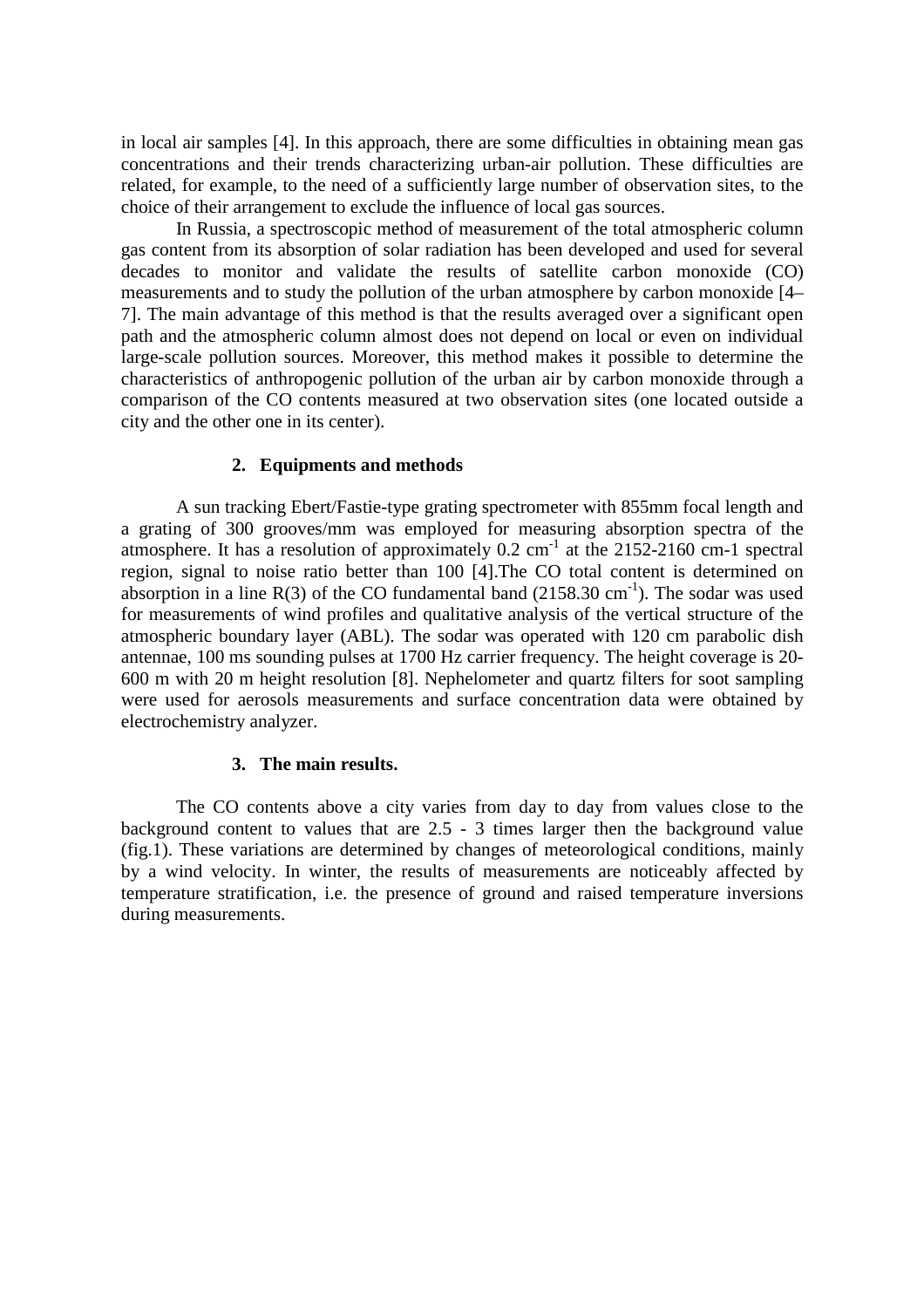

The highest contents of CO are observed during prolonged anticyclone situations, which cause the accumulation of CO of urban origin in the boundary layer. The U values that are two or more times larger than the background values are infrequent, i.e. the number of days with such high content is about 3%. Diurnal variations with a pronounced maxima (the total CO content changed within the limits of more than 80% of the minimum values during the day), are observed in almost 20% of all cases. In 30% of the cases, the maximum of CO content is insignificantly pronounced (the total content varies within the limits of 30–80%). The diurnal variations with slightly pronounced (less than 30%) variations of the total CO content during a day are observed in 50% of cases [7].

 Analyzing the results we obtained for the 1993-2007 the recurrence frequencies distribution of the urban part of the CO total content ∆U (Fig. 2a). The recurrence frequencies of  $\Delta U = (0.15 - 0.20)$  atm.cm and  $\Delta U > 0.20$  atm.cm do not exceed 2 and 0.5%, respectively. The cold seasons are characterized by a decrease in the number of days with low values of ∆U (< 0.05 atm.cm) as compared to the warm seasons and by an increase in the number of days with higher values of ∆*U*. As analysis show this result is due, in particular, regards the increase of temperature inversions number and lifetime.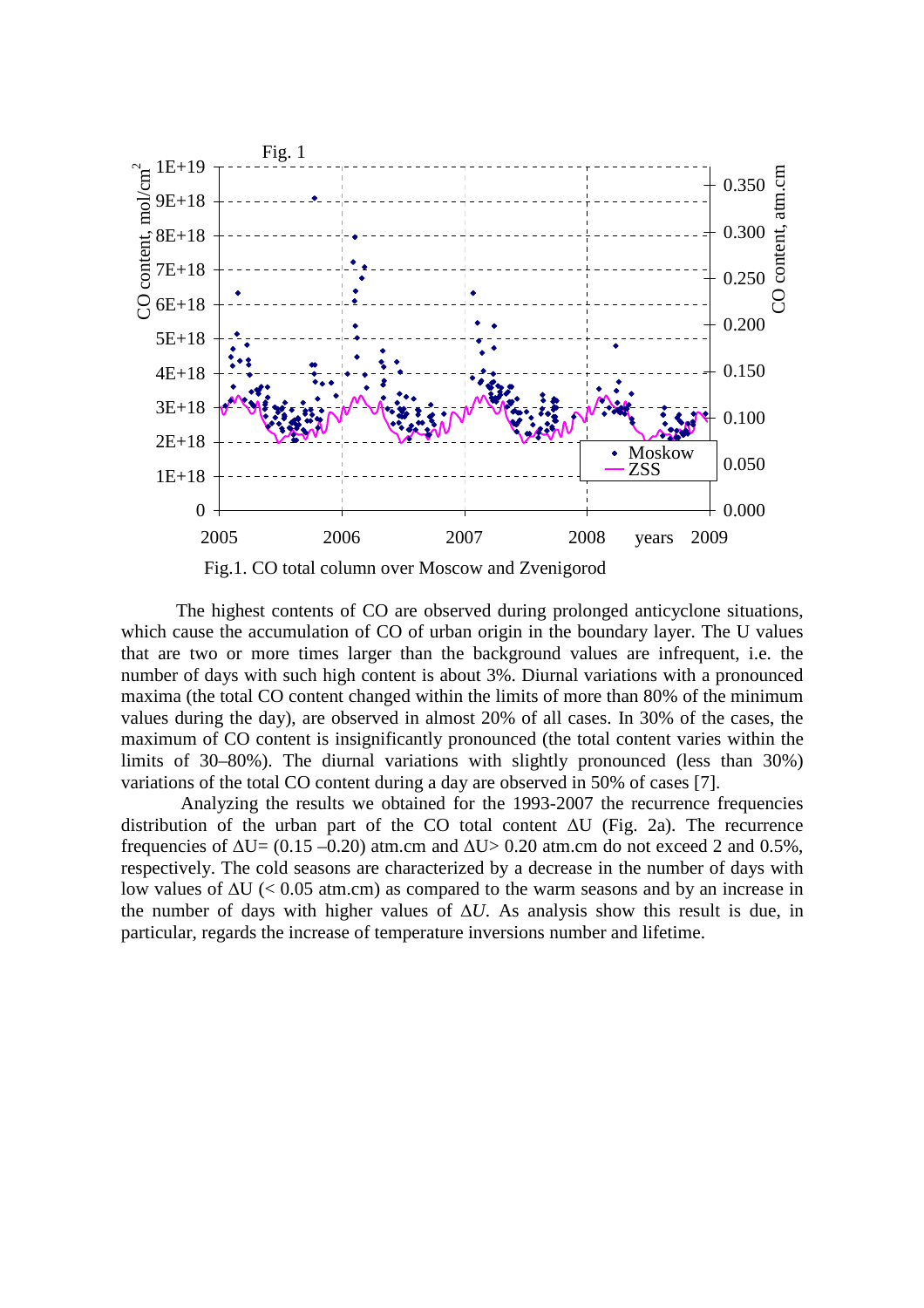

Fig.2a.The recurrence frequencies of ∆U (an urban part of the CO content) for cold (11 oct. – 20 apr.) and warm (21 apr.- 10 oct.), Moscow, 1993-2007

The comparison of Moscow recurrence frequencies of ∆U with another megapolis Beijing we gave fig. 2a. For Beijing extreme values of the CO content urban part are observed at about 20% cases.



Fig.2b. Comparison of the recurrence frequencies of ∆U CO for Moscow, 1993- 2007 and Beijing, 1992-2007.

Fig. 3 presents the yearly means of ∆U*.* urban part of the CO content, for the period from 1993 to 2007. An urban part means has not increased in spite of more than tripled number of motor-vehicles in Moscow during the same period. This tendency is confirmed by the measurements of the carbon monoxide surface concentrations in Moscow [10].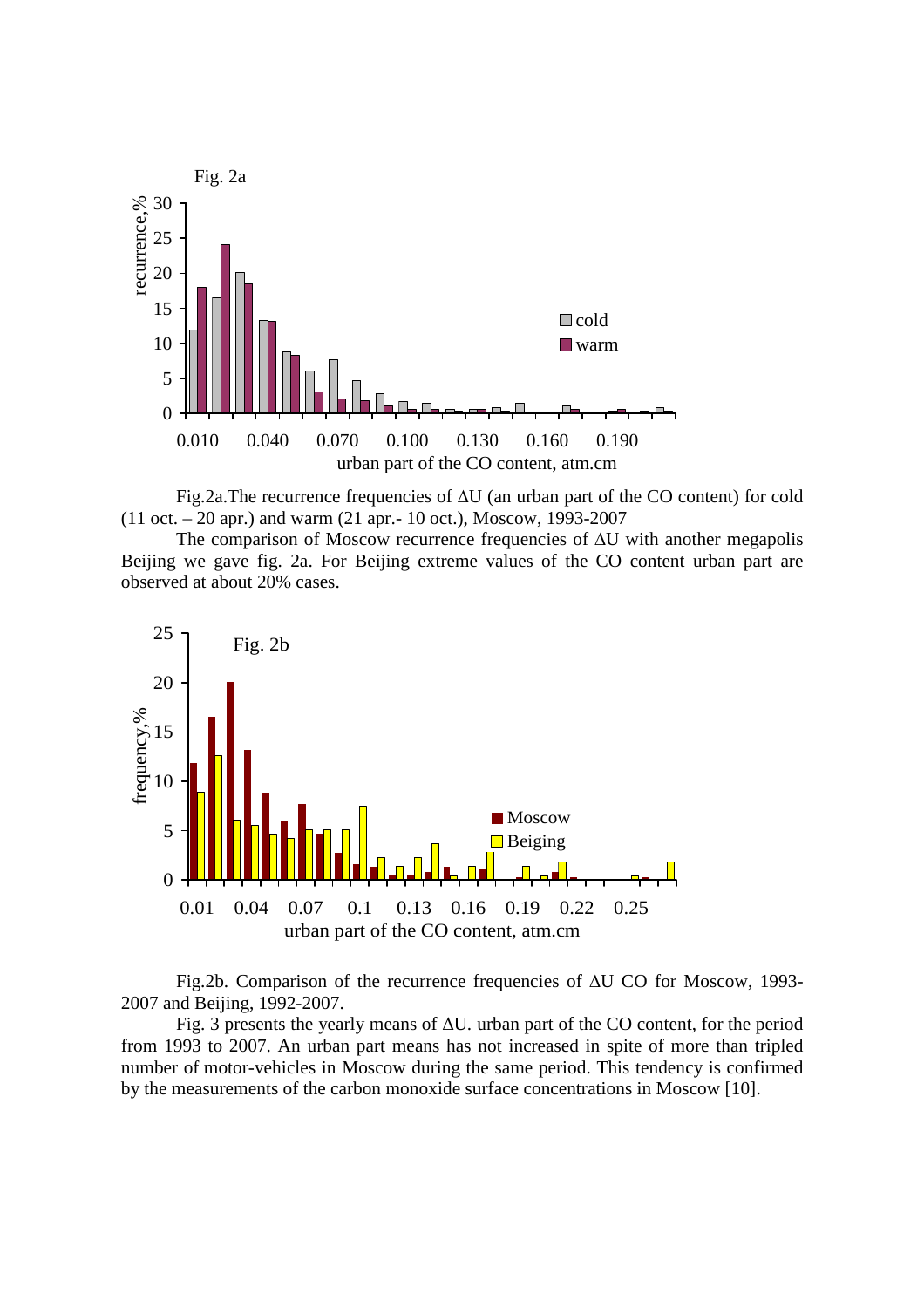

Fig. 3.Yearly means and the number of motor vehicles in Moscow, 1993-2007

As example of different characters of the CO content diurnal variations the Fig.4 is given. The different values of CO content are mainly caused by distinction of the wind velocities during measurements. Traditionally the sodars are used for measurements of wind profiles and qualitative analysis of vertical structure of the atmospheric boundary layer (ABL) [11]. Simple, flexible and open-for-improvements sodar system LATAN-3 was developed. The system has proven its ability to operate in a noisy urban environment. Using facsimile (intensity of echo signal in coordinate height-time) we can determine the character of the temperature stratification and the existence of inversions [8, 11].

Fig.4a,4b shows the diurnal variations of CO content urban part and CO surface concentration for two days 11.10.2005 and 13.10.2005. Sodar facsimiles and wind profiles are shown in this Fig. too. October 11, 2005 the wind velocity in the layer up to 300m was close to zero over the entire observation time. On that day, near-zero wind velocities (according to aerological sounding data) were observed up to the altitude of 1.7–2 km. October 13 the average wind velocity varied within the day from 1 up to 7 m/s, and changed (from 0 to 5-10 м/s) greatly with height. The presence of the raised inversions was typical for both days, but their influence was below the influence of wind.

Those meteorological conditions determine a maximum of CO content for the last 4 years observations at October 11, 2005.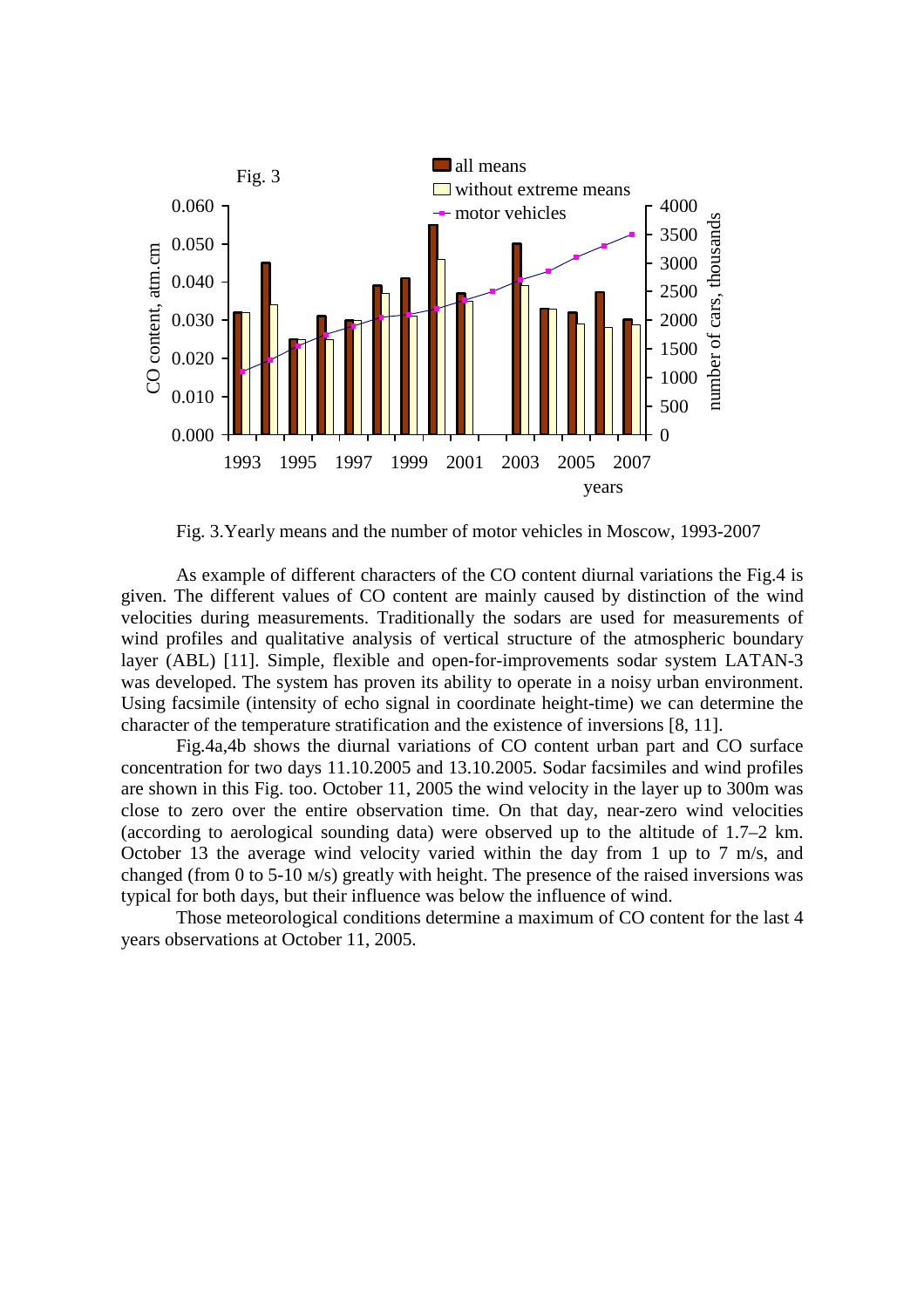

Fig.4a, 4b. Facsimile records of echo signal, the urban part of the CO content, CO concentration, and the wind velocity averaged over a layer of 300m. Diurnal variations for 11.10.2005 and 13.10.2005.

To analyze all recent results (2005-2007) the correlation coefficients of urban part CO content with average wind speed (in layers equal to 300m) were obtained (Fig.5a, 5b).

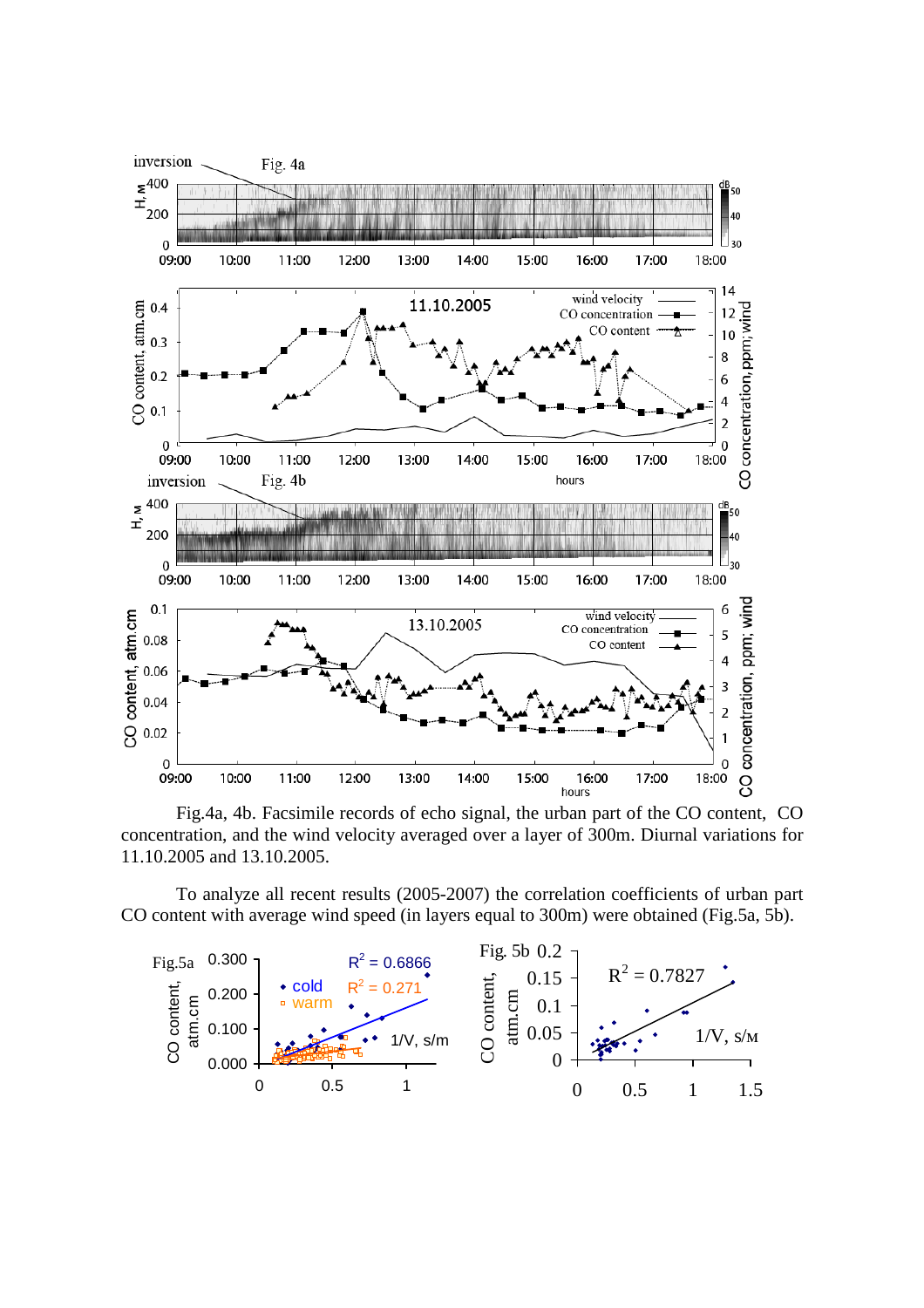Fig. 5a, 5b. Correlation CO urban part content and wind speed, 60-300m layer, cold and warm seasons, "below inversion" layer, Moscow, 2005-2007

CO sources intensity for Moscow  $Q = 125 \pm 42$  g/km<sup>2</sup>c was estimated by use of dependence ∆U(1/V).

Positive correlation (for linear regression correlation coefficient  $R^2 = 0.53{\text -}0.65$ ) between CO surface concentration, soot and submicron aerosols was obtained for Moscow, autumn 2007, Fig. 6. Correlation between CO urban part of content and CO surface concentration is poor that may be explained by CO concentration increasing with height in some cases.



1. Analysis of the results of simultaneous measurements of the total CO content in the atmosphere over Moscow and over rural area (ZSS) from 1993 to 2008 showed that the CO content in the surface air layer over the city did not increase over this period, because, on the one hand, in Moscow, the number of cars (one of the significant sources of carbon monoxide) has increased, and, on the other hand, the quality of motor engines has improved. In addition, the portion of industrial emissions has significantly reduced in the city.

2. The extreme values of the CO content in the atmosphere over Moscow can be 2.5–3 times greater than its background values. The extreme values are usually observed in winter during prolonged anticyclone situations in the presence of surface and raised temperature inversions and a gentle wind in the surface air layer. The number of days with such CO content is 3% of the total number of measurement days.

3. In most of the cases, especially during the warm seasons, slight excess of the CO content over its background values are typical for Moscow atmosphere. For those days, as a rule, the CO content varies slightly during a day and the wind speed is a relatively